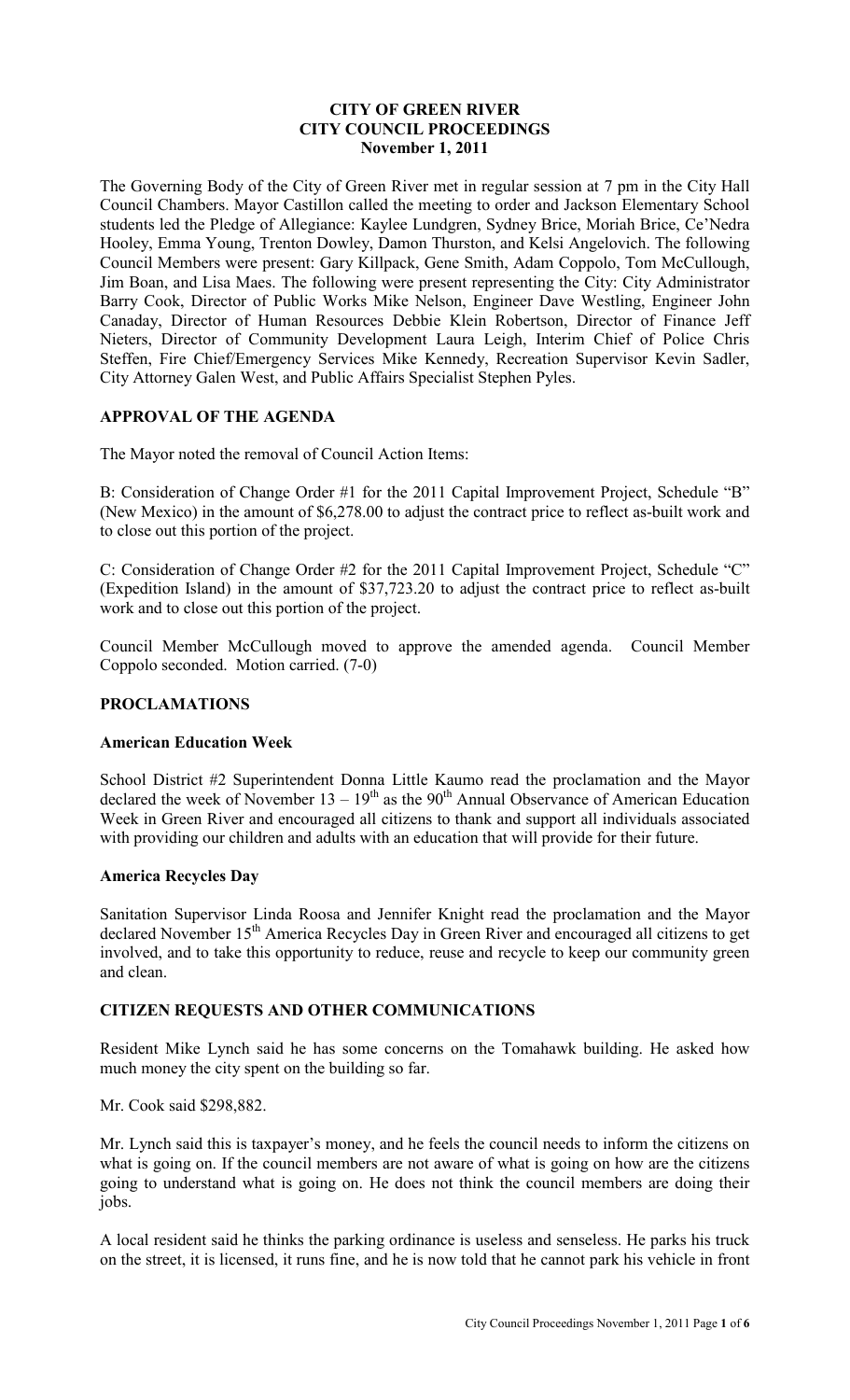of his own house. He does not see how the council should have the right to tell him he cannot park there.

Council Member Coppolo said the police department does not go around marking cars, so it was probably a neighbor complaining. This ordinance is for trailers not trucks or cars. This ordinance has been the same for a long time. He said if he does not like the zoning laws where his house is located then he has the choice not to buy that house. Look at your zoning laws before you buy.

Another local resident said he is also concerned about the parking ordinance. He has a limited amount of parking on his property. He said the council should consider all the different issues when they look into this.

Director of Community Development Laura Leigh introduced the Comprehensive Plan consultant Darcy White from Clarion and Associates.

Ms. White said she is the project manager for the city's project. She introduced the Project Director Ben Herman and Shelby Summer. She said there are two gentlemen from a local Wyoming firm, Brian Grey and Shawn Gustophsen that will be working with them primarily on the transportation and engineering aspects of this project.

She said the timeline for the project is approximately one year. So they are planning to have it completed by October of 2012.

#### **ORDINANCES**

### **Repeal Tree Advisory Board**

**11-04: An ordinance repealing Ordinance 84-2; and Chapter 2, Article V, Section 2-91 through 2-96, titled "Tree Advisory Board", of the Green River Code of Ordinances** 

Council Member Smith moved to approve the ordinance on third reading. Council Member McCullough seconded. Motion carried. (7-0)

#### **Obstructions within Streets and Sidewalks**

**11-05: An ordinance amending Section 22-1 of the Green River Code of Ordinances, City of Green River, State of Wyoming, amending Section 22-1, titled "Obstructions" and pertaining to obstructions within streets, sidewalks and other public places.** 

Council Member Coppolo moved to approve the ordinance on third reading. Council Member McCullough seconded. Motion carried (6-1) with Council Member Boan voting no.

#### **Amendment to the Parking of Motor and Towed Vehicles on Streets and Alleys**

**Second Reading: An ordinance amending Section 24-24 of the Green River Code of Ordinances, City of Green River, State of Wyoming, to change the number of days a vehicle can be parked on a city street.** 

Council Member McCullough moved to approve the ordinance on second reading. Council Member Smith seconded.

Council Member Killpack asked for clarification on the ordinance. He understands the ordinance to say that once you have been notified that you are in violation then you can never park on any street again.

Interim Police Chief Steffen said he understands citizen concerns. The motor vehicle ordinance has never changed. Subsection B has been clarified to a 72 hour period for better enforcing ability.

Council Member Killpack asked about the wording in Section C. Does it mean once a citizen was in violation of the ordinance then they could not park their vehicle on any street or alley in Green River?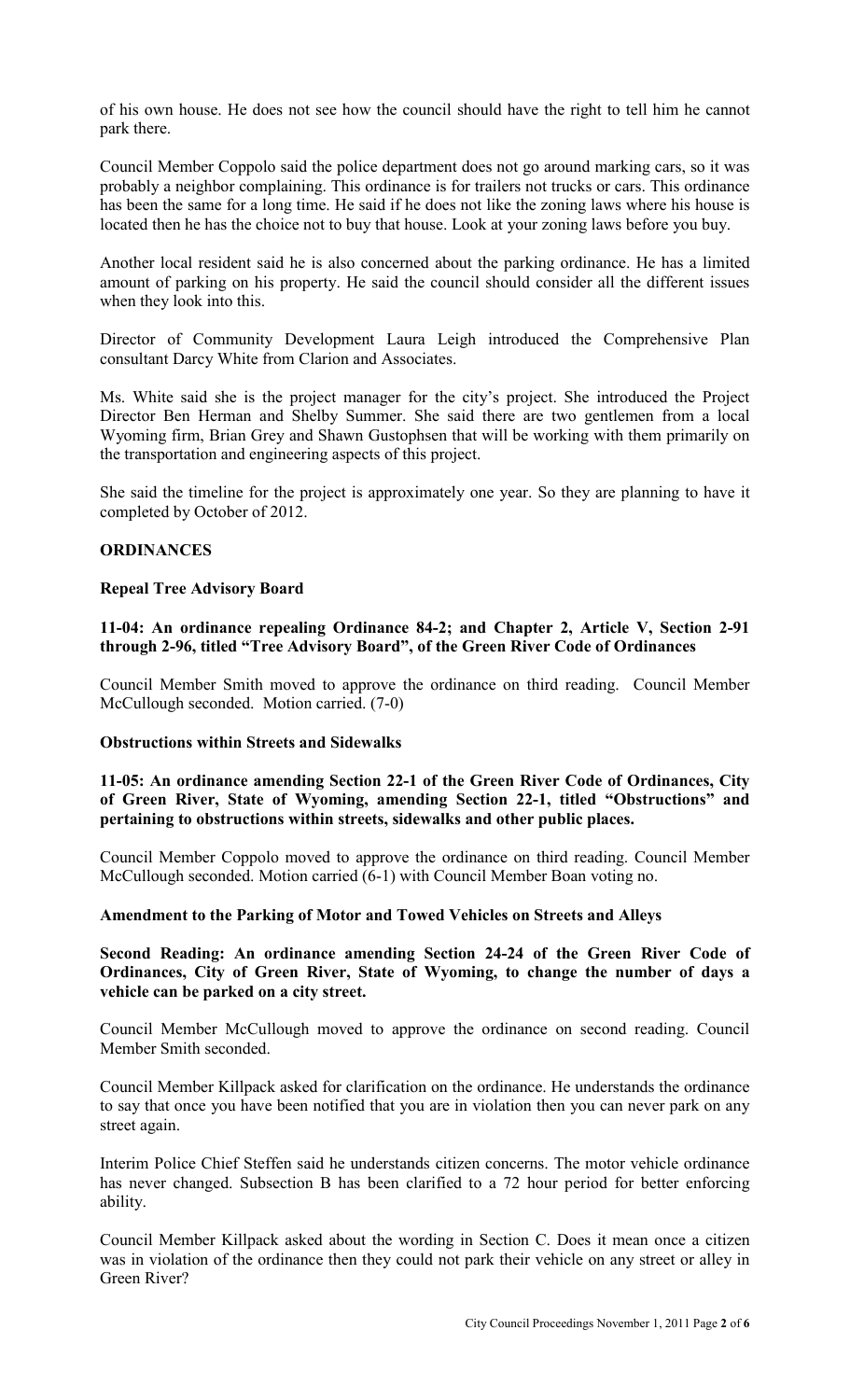Interim Chief Steffen said that is not correct. Over the years there have been vehicles that have had their tires marked and then the owners moved them one foot forward so they were not in violation and that technically was true. This is not what was intended. Subsection C will allow the Police Department to have some enforcing ability. This does not mean the person cannot park on the street ever again. If they move their vehicle, their time starts all over again.

He said since January 1, 2011 the total number of five-day parking instances that occurred was 226 and out of that, they issued five citations. They would rather work with the citizens than write citations. The citizen has a lot of time to comply.

Mr. West said the ordinance was put into place to stop people from parking for too long on the street.

Council Member Smith said by making this change, it allows citizens to park on the street longer than before. It is not more restrictive, it is less.

Council Member Boan asked if he gets a citation, pays his fine and moves the trailer, can he put his trailer back on the street at a later date.

Interim Chief Steffen said yes.

Council Member Maes asked if it was possible for a citizen to call the police to say they are going on vacation and they are leaving their vehicle on the street.

Chief Steffen said he would encourage people to call and let the police department know they are leaving so they can watch their homes, but they cannot excuse a person from following the ordinance.

Council Member McCullough said everyone should look at both sides. Once a person has been notified of a violation, they need to do whatever they can to comply.

Motion carried (6-1) with Council Member Killpack voting no.

# **RESOLUTIONS**

# **Budget Increase for Insurance Claims**

**R11-72: A resolution for the governing body of the City of Green River, Wyoming, to approve an increase in expenditures in the Risk Management Fund for additional money to be added to the Internal Damage Repair account in the amount of \$25,000.** 

Council Member McCullough moved to approve the resolution. Council Member Coppolo seconded.

Director of Finance Jeff Nieters said this resolution is needed because the city uses the Risk Management account to pay for damaged property and to do the construction on what is damaged. This basically covers the additional revenues that are expected this year and offsets it with the expenditure account.

Council Member Smith asked what is driving the costs, and if the city would receive the money back.

Mr. Nieters said the costs are high because of the high amount of property damages that are occurring. He anticipates the city recouping most of the money.

Motion carried. (7-0)

#### **Bulk Water Filing System**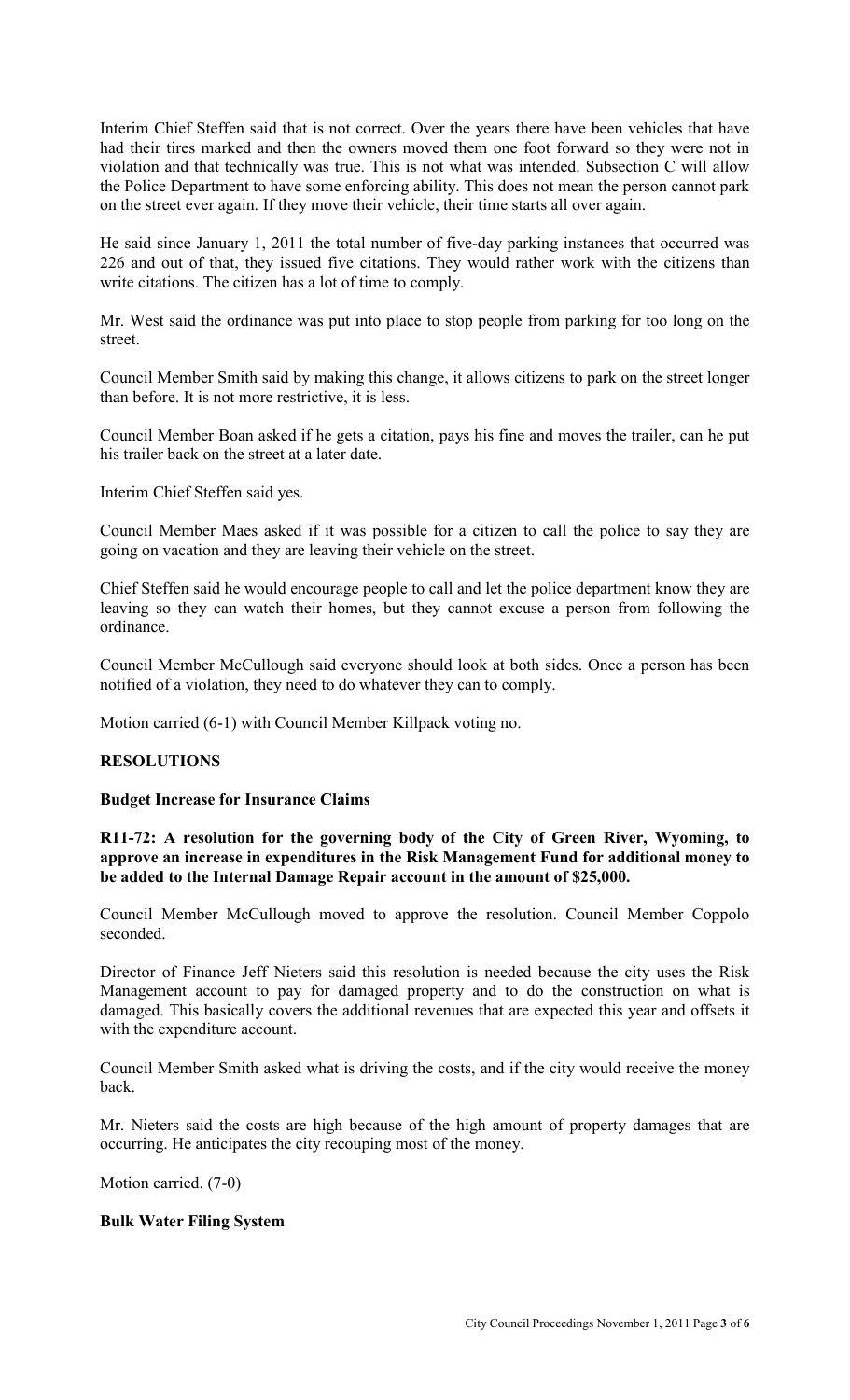# **R11-73: A resolution for the governing body of the City of Green River, Wyoming, to approve an increase in expenditures in the Capital Projects Fund for additional money for the Bulk Water Filing System project in the amount of \$13,200.**

Council Member Coppolo moved to approve the resolution. Council Member Maes seconded.

Mr. Cook said this system was moved by the Utility Department. Per council's request, the system was upgraded to a card system along with credit cards and will track water usage. The extra cost is due to the upgrade to the system.

Council Member McCullough asked what people have to do in order to get a card.

Mr. Cook said the horse corral members can get a card from the Finance Department. This is the only location they will be able to get water from.

Council Member McCullough asked if other people who do not have a horse corral can use the system.

Mr. Cook said yes, they can use their credit card. Only the horse corral members with leases will have a card issued to them for the system.

Motion carried. (7-0)

# **COUNCIL ACTION ITEMS**

# **School Resource Officer Program Donations**

Council Member Maes moved to allow the Green River Police Department permission to solicit and accept restricted donations for the School Resource Officer Program on an ongoing basis. Council Member Coppolo seconded. Motion carried. (7-0)

# **Change Order #1 for the 2011 Capital Improvement Project (Visitor's Center)**

Council Member Coppolo moved to approve the Deductive Change Order #1 to *Lewis and Lewis,* for the 2011 Capital Improvement Project Schedule "D" (Visitor's Center) in the amount of (\$10,802.00) to adjust the contract price to reflect as-built work and to close out this portion of the project. Council Member Smith seconded. Motion carried. (7-0)

# **CONSENT AGENDA**

Council Member Smith moved to approve the following consent agenda items. Council Member McCullough seconded. Motion carried. (7-0)

- A horse corral lease with Gayle Taylor for horse corral #11
- Accept the donation of 1800' of 4.5" pipe from Williams Field Services by the City of Green River Parks and Recreation Department
- The maintenance agreements with Copier and Supply for the city-wide printer maintenance, pending final approval of the contract by the city attorney
- Contract with Rocky Mountain Battery, LLC for battery removal from the Green River Landfill at the following rates: \$0.00 household batteries, \$4.00 utility batteries, \$5.00 automotive, \$7.00 light commercial, \$10.00 heavy commercial, \$2.00 broken batteries
- Minutes for: October 11, 2011 Special Council, October 11, 2011 Workshop, and October 18, 2011 Council.
- Financial Reports and Payment of Bills: Prepaid Invoices =  $$70,994.12$  C Pre-authorization Payments =  $$1,299,500.00$  P

| Dutstanding Invoices = $$416,424.12$ |  |
|--------------------------------------|--|
| Payroll Expenditures = $$343,073.06$ |  |

# **CITY ADMINISTRATOR'S REPORT**

Mr. Cook said the solid waste baler has been installed and is operational.

The water salesman is up and running and that will be the only place to get water.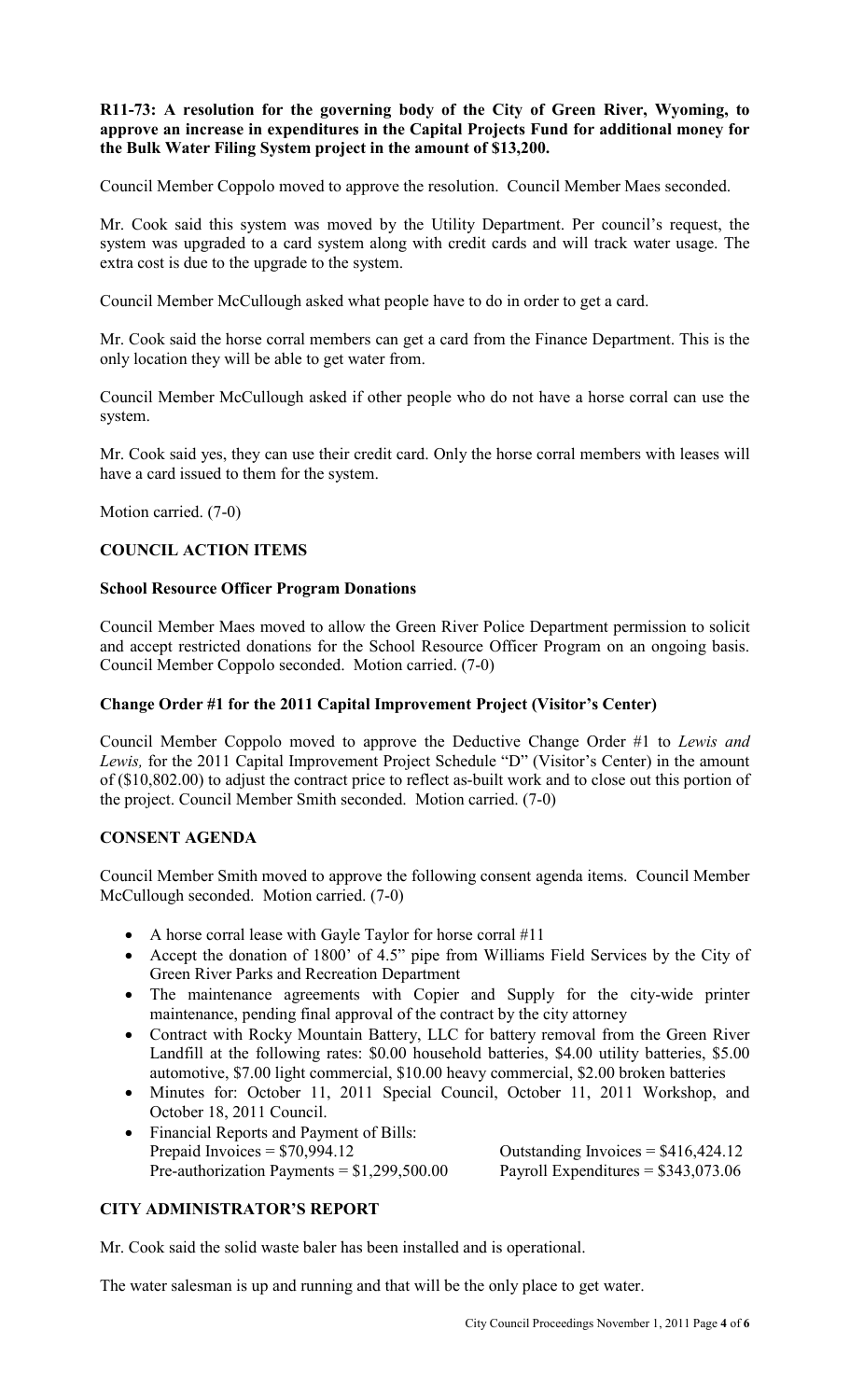A timeline on the new Child Development Center building process has been placed in the council mailboxes for review. They are looking to start the construction in the spring.

The city is looking into hosting the State Little League 2012 Tournament that will occur after the National High School Rodeo events.

An explanation on the utility lines and sewer lines has been placed in the council's mailboxes.

He discussed the items that will be on the agenda for the November 8, 2011 workshop.

# **CITY ATTORNEY'S REPORT**

Mr. West had nothing to report.

# **MAYOR AND COUNCIL REPORTS**

Council Member Killpack asked about council members buying their own iPads and not having the city buy them.

Council Members Boan had nothing to report.

Council Member Maes said Ms. Schmitt was mistaken when she said she talked to her about the Red Shirt Fridays. She wanted to clarify that she actually talked to Mel Nomis.

She said her significant other and his family lost their grandfather today. He was a really good guy.

Council Member Coppolo had nothing to report.

Council Member McCullough asked that the Parks and Recreation staff make sure new people that are leasing a horse corral are made aware of the time left on the horse corral agreement.

Council Member Smith had nothing to report.

The Mayor said the city is aware of complaints that are being made by citizens on the Cowboy Corner area needing to be cleaned up.

He said the URA board training went well. All of the members seem to be exited.

The concrete work is finished at the shooting range so it is now open.

He said he feels the governing body is doing everything they can to keep the citizens aware of what is going on in the city. He would be happy to sit and talk to anyone that is interested in what is going on.

# **ADJOURNMENT TO EXECUTIVE SESSION FOR PERSONNEL**

Council Member Coppolo moved to adjourn at 8:17 pm. Council Member Smith seconded. Motion carried. (7-0)

#### **RECONVENE**

Council Member Boan moved to reconvene at 9:50 pm. Council Member Coppolo seconded. Motion carried. (7-0)

# **ADJOURNMENT**

Council Member Coppolo moved to adjourn at 9:51 pm. Council Member Maes seconded. Motion carried. (7-0)